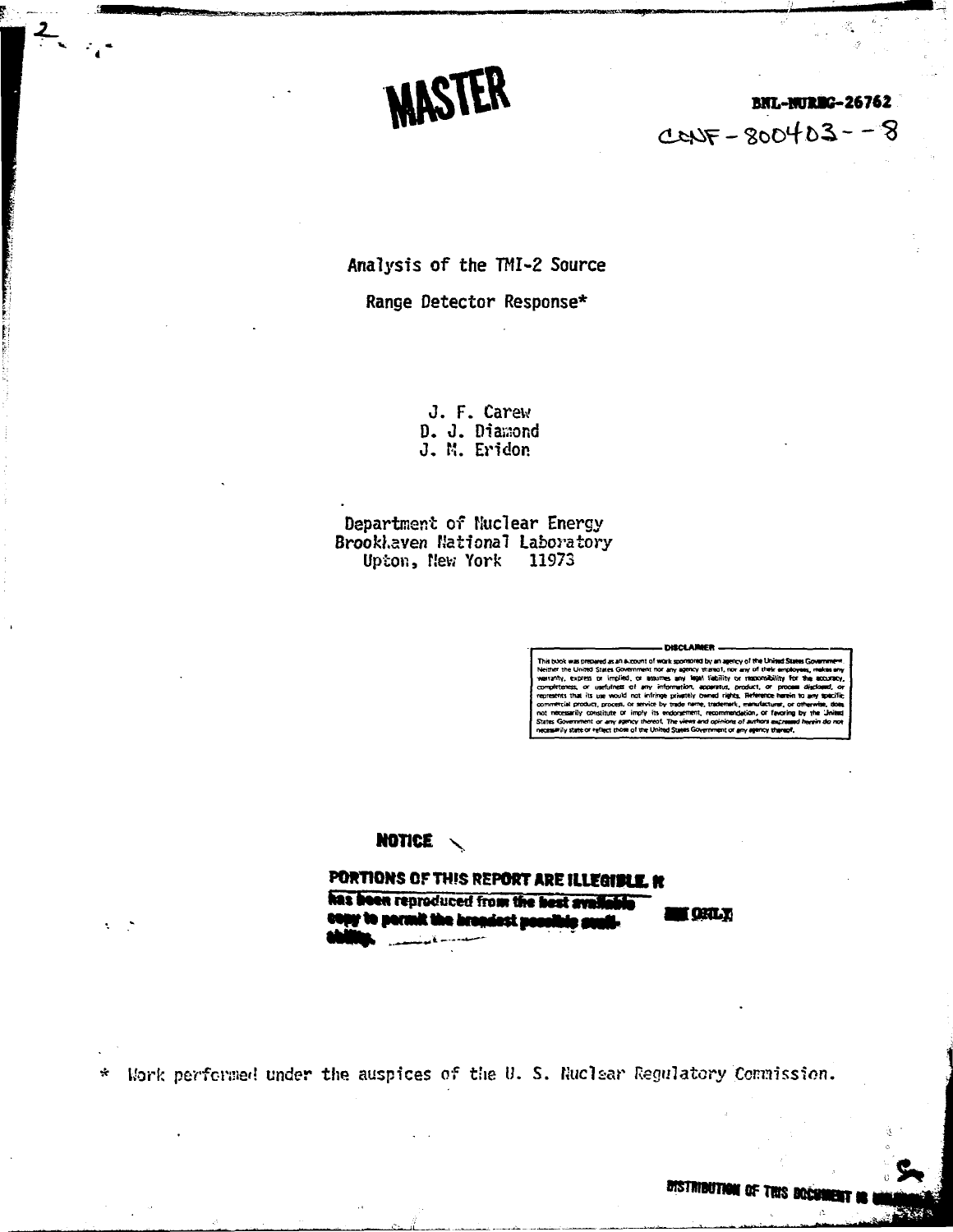Analysis of the TMI-2 Source Detector Response

J. F. Carew D. J. Diamond J. M. Eridcn

#### **Brookhaven National Laboratory Upton, New York 11973**

**Introduction In tha first few hours following the TMI-2 accident large variations (factors of 10-100) in the source range (SR) detector response were observed. These variations are evident in the TMI-2 SR response depicted in Figure 1.**

**The purpose of this analysis was to quantify the various effects which could contribute to these large variations. The effects evaluated included,** the transmission of neutrons and photons from the core to detector and the re**duction in the multiplication of the Ani-Be startup sources, and subsequent reduction in SR detector response, due to core voiding.**

**Analysis A one-dimensional AMISN slab model of tha TMI-2 core, core externals, pressure vessel and containment has been constructed for calculation of the SR detector response and is presented in Table I. The fixed spatial source for both neutrons and photons, based on an expected radial power distribution, input to this model is presented in Table II. The AMISN transport calculations were performed in the S3-P3 approximation using the RSIC DLC-37/EPR (100 group, EHDF/B-IV) cross section library and the spatial mesh given in Table I. This mesh has been tested and found accurate to within ~lfs in the flux solution.**

#### **1. Fixed Source Calculations**

**In order to determine the effect of core and/or downcomar voiding on the transport of neutrons and photons from the core to the SR detectors, fixed source ANISN calculations were performed. Calculations ware performed at the nominal operating moderator density and reducad densities of 40.0 and 0.0S of nominal. Four cases in which the exterior-core weter was varied ware considered; Case (1) - the core barrel (Region 4} and downcoinar (Region 6 and 8) are flooded, Ty = 16 in., Case (2) - the core barrel is voided and the down**comer is flooded,  $T_M = 11$  in., Case (3) - the core barrel is flooded and the downcomer is voided,  $T_W = 5$  in. and Case (4) - the core barrel and downcomer **are both voided, Ty = 0.0 in. The SR detector neutron response for these cases is presented in Table III and in Figure 2. It is seen that voiding the core results in a factor of ~3 increase in detector response in Case (1), Ty**  $= 16$  in., and a factor of  $\sim 10$  increase in Case  $(4)$ ,  $T_H = 0.0$  in. Since most **of the source attenuation takes place outside of tha cora, the SR cietactor '** response is more sensitive to changes in this region and voiding the core **barrel and downcanar results in a factor of ~10<sup>3</sup> increase in SR signal with the core at the nominal moderator density. This signal attenuation (SR<sup>n</sup>/SRg) may be described by the approximate expression,**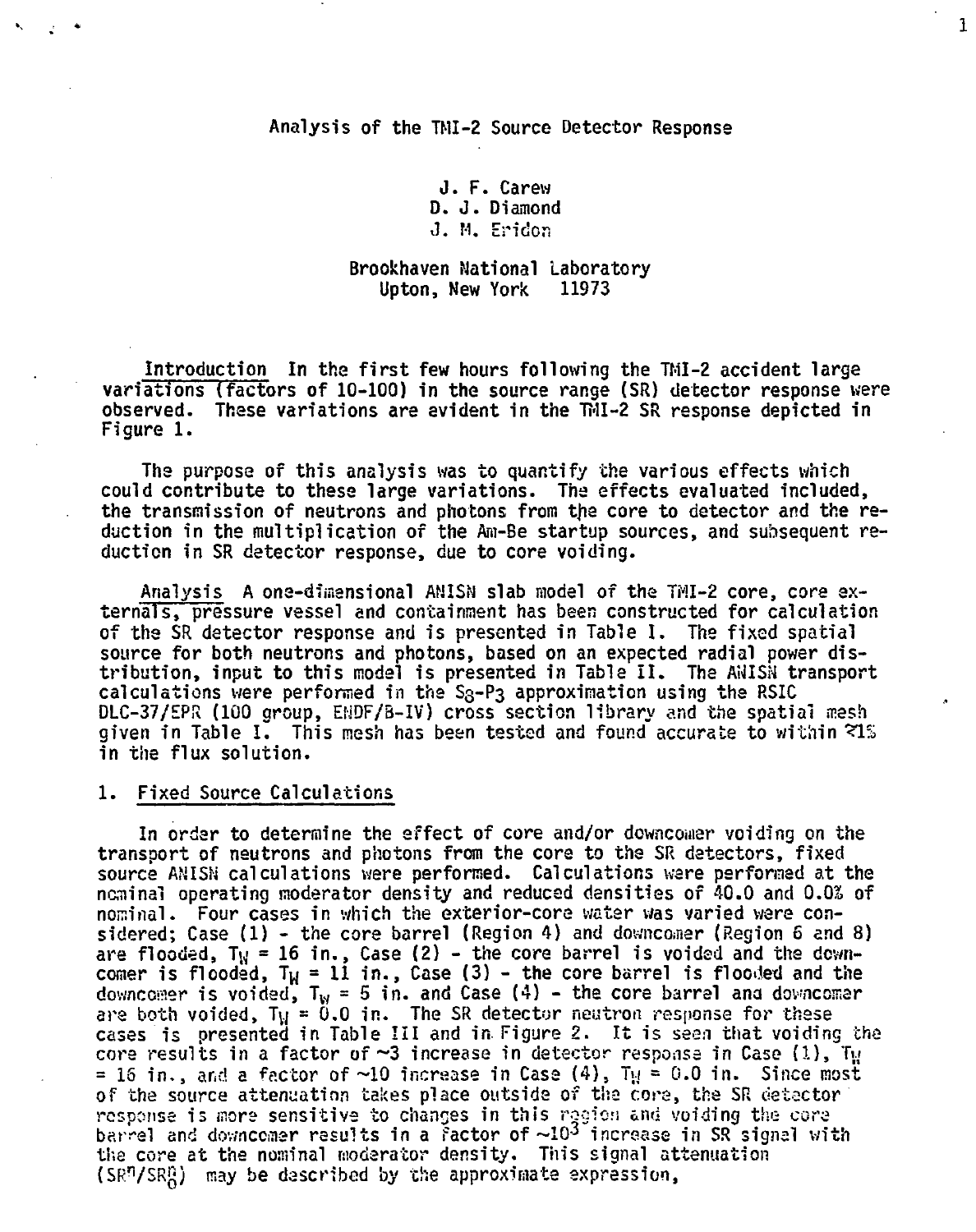$$
SR^n / SR_0^n = e^{-\Sigma_R^n T_H}
$$
 (1)

where  $\texttt{T}_{\texttt{W}}$  is the exterior-core water thickness and  $\texttt{z}^{\texttt{u}}_{\texttt{R}}$  is an average neutron removal cross section for water,  $\Sigma_{\texttt{D}}^{\texttt{fl}}$  = .17 cm̄= $1$ .

in order to determine the sensitivity of these results to cross section treatment, calculations were also performed for Case (1) and Case (4) using the RSIC DLC-23E/CASK (22 Group, EIIDF/B-11) cross section set. In Table IV the results of these calculations are presented and are seen to agree with the DLC-37/EPR results (Table III) to within 20%. This difference has been traced to a difference in the fast hydrogen removal cross section between the two 1 ibraries.

In Tables V and VI and in Figure 3 the relative SR detector gamma (photon) response is presented for Cases  $(1)$  -  $(4)$ . Voiding the core results in an  $\sim$ 10% increase in the detector  $\gamma$ -response for all cases. Voiding the core barrel and downcomer results in a factor of  $\sim 3.0$  increase in gamma response with the core at the nominal moderator density. This signal attenuation (SRy/SRjJ) may be described by the approximate relation,

$$
SR^{\gamma}/SR_0^{\gamma} = e^{-\Sigma_R^{\gamma} T_H}
$$
 (2)

where  $z_R^{\gamma}$  is an average photon removal cross section for water,  $z_R^{\gamma}$  = .027 cm<sup>-1</sup>.

#### 2. Source Multiplication Calculations

In order to determine the effect of reduced source multiplication when the core is voided, ANISN iterated source calculations have been performed. For convenience in these calculations, the CASK 22 group neutronics library was used. As a first step, the boron concentration and fuel enrichment ware adjusted to obtain an initial subcritical target eigenvalue of  $k_{\texttt{eff}}$  = .92. The Am-Be start-up source was represented as a planar source in the center of the outer-core region (corresponding to the peripheral assemblies) and the spectrum was obtained from Reference 1.

In Table VII and in Figure 2 the SR detector neutron response is presented for Cases  $(1) - (4)$ . Voiding the core barrel and downcomer results in a factor of 5 x 10<sup>2</sup> increase in the detector response for the nominal core. This source attenuation (SRAB/SR $6^{\text{B}}$ ) is approximately represented by the relation,

$$
SR^{AB}/SR^{AB}_{O} = e^{-Z_R^{AB}T_H}
$$
 (3)

where  $\lambda_{\rm R}^{\rm HD}$  is an average neutron removal cross section for water,  $z_{\rm R}^{\rm BD}$  = .15  $\rm{cm}^{-17}$  . This cross section and source attenuation is slightly reduced relative to the fission source (Equation (I)) due to the harder spectrum

 $\div$  Like  $\text{z}_\text{p}^\text{B}$ ,  $\text{z}_\text{p}^\text{AB}$  is slightly lower for Case (2):  $\text{z}_\text{R}^\text{AB}$  = .10 cm $^{-1}.$ 

 $*$  In the almost completely flooded Case (2) the transmitted neutron spectrum is  $, \cdot$ hardened relative to the voided cases and  $\Sigma_{\rm R}^{\rm H}$  is reduced slightly:  $\Sigma_{\rm R}^{\rm H}$  = .11 cm  $^{-1}$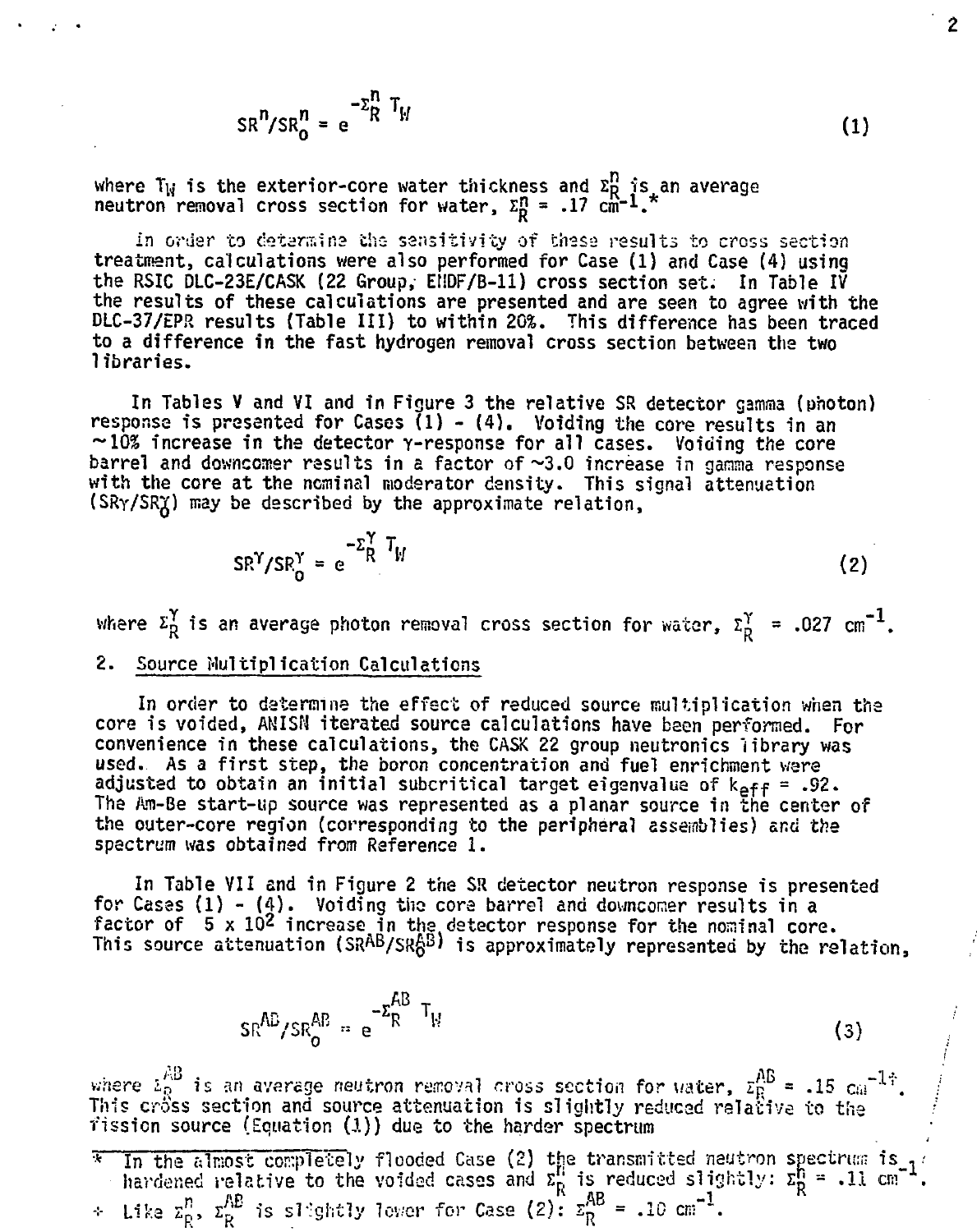**characteristic of the Am-Be source. Voiding the core results in a reduced source multiplication and an increased transmission, the net effect of which is a detector signal increase of ~50£ in the completely flooded Case (1),** T<sub>W</sub> = 16 in., and a factor of  $\sim$ 2 increase in the voided Case  $(4)$ , T<sub>W</sub> = 0 **in. In Table VIII the system eigenvalue and multiplied neutron source is presented together with the one-group point multiplication for these cases.**

 $\overline{\mathbf{3}}$ 

**In order to determine the effect of partial core voiding, the completely flooded Case (1) and completely voided Case (4) have been calculated with the outer-core at nominal moderator density and the inner-core at various stages of voiding. In Figure 2 and in Table IX the results are presented and indicate the SR detector neutron response will increase by <10% when only the central core is voided.**

Surmary Detailed one-dimensional AMISN neutron and photon transport cal**culations of the TMI-2 source range detector response have been performed. For a fixed source the SR detector neutron response was found to increase by a factor of -3-10 as a result of core voiding and by a factor of ~1000 due to** the voiding of the core barrel and downcomer. The photon response was less **sensitive with an —10% increase resulting from core voiding and a factor of ~3.0 increase due to voiding of the core barrel and downcomer. The effect of core voiding OR neutron source multiplication and transmission has also been** evaluated for the Am-Be startup sources and found to result in a net increase **of a factor ofZZ in SR detector neutron response.**

#### **Reference**

**1. D. Bogart, D. F. Shook and Daniel Fieno, "Transport Analysis of Measured Neutron Leakage Spectra from Spheres as Tests of Evaluated High-Energy Cross Sections," MSE, 53, 285 (1974).**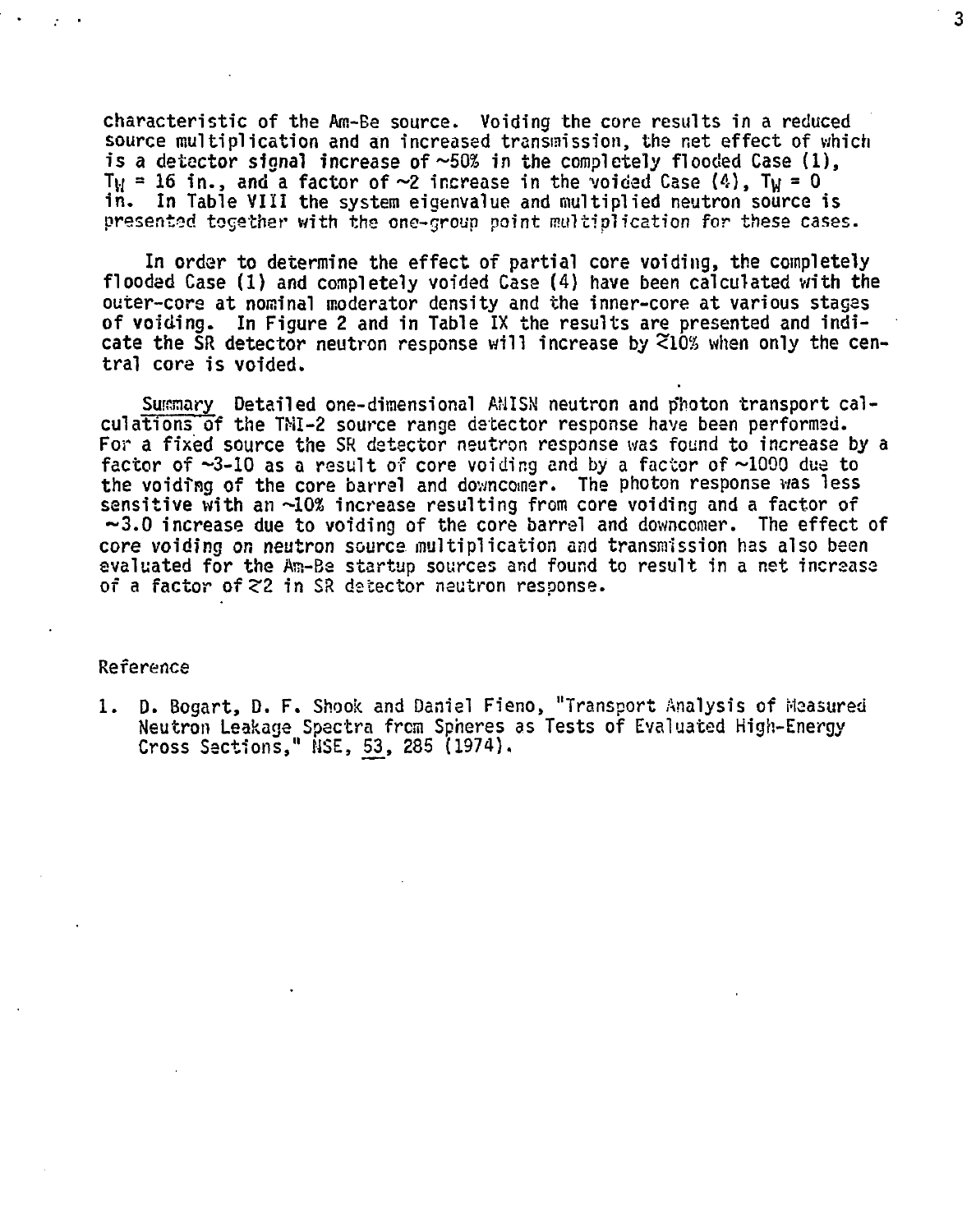# **Table I**

# **ONE-DIMENSIONAL Sg-P3 ANISN MODEL**

| $\frac{\mu}{H}$ | REGION                    | MATERIAL                | THICKNESS (cm) | MESH                                  |
|-----------------|---------------------------|-------------------------|----------------|---------------------------------------|
| 1               | Inner Core                | Fuel and<br>Moderator   | 144.24         | 15                                    |
| $\overline{2}$  | Outer Core                | Fuel and<br>Moderator   | 19.55          | 10                                    |
| 3               | Liner                     | <b>SS304</b>            | 1.91           | 4                                     |
| 4               | Water                     |                         | 13.37          | 11                                    |
| 5               | Barre <sub>1</sub>        | <b>SS304</b>            | 5.08           | 4                                     |
| 6               | Water                     |                         | 2.54           | 4                                     |
| 7               | Thermal<br>Shield         | SS304                   | 5.08           | 9                                     |
| 8               | Water                     |                         | 24.92          | 10                                    |
| 9               | Pressure<br><b>Vessel</b> | A533B                   | 21.75          | 25<br>$\pmb{\lambda}$<br>$\mathbf{r}$ |
| 10              | Air Gap                   | Air                     | 49.37          | 5                                     |
| 11              | Containment               | Concrete<br>$(Type-04)$ | 52.59          | 9                                     |

 $\ddot{\phantom{0}}$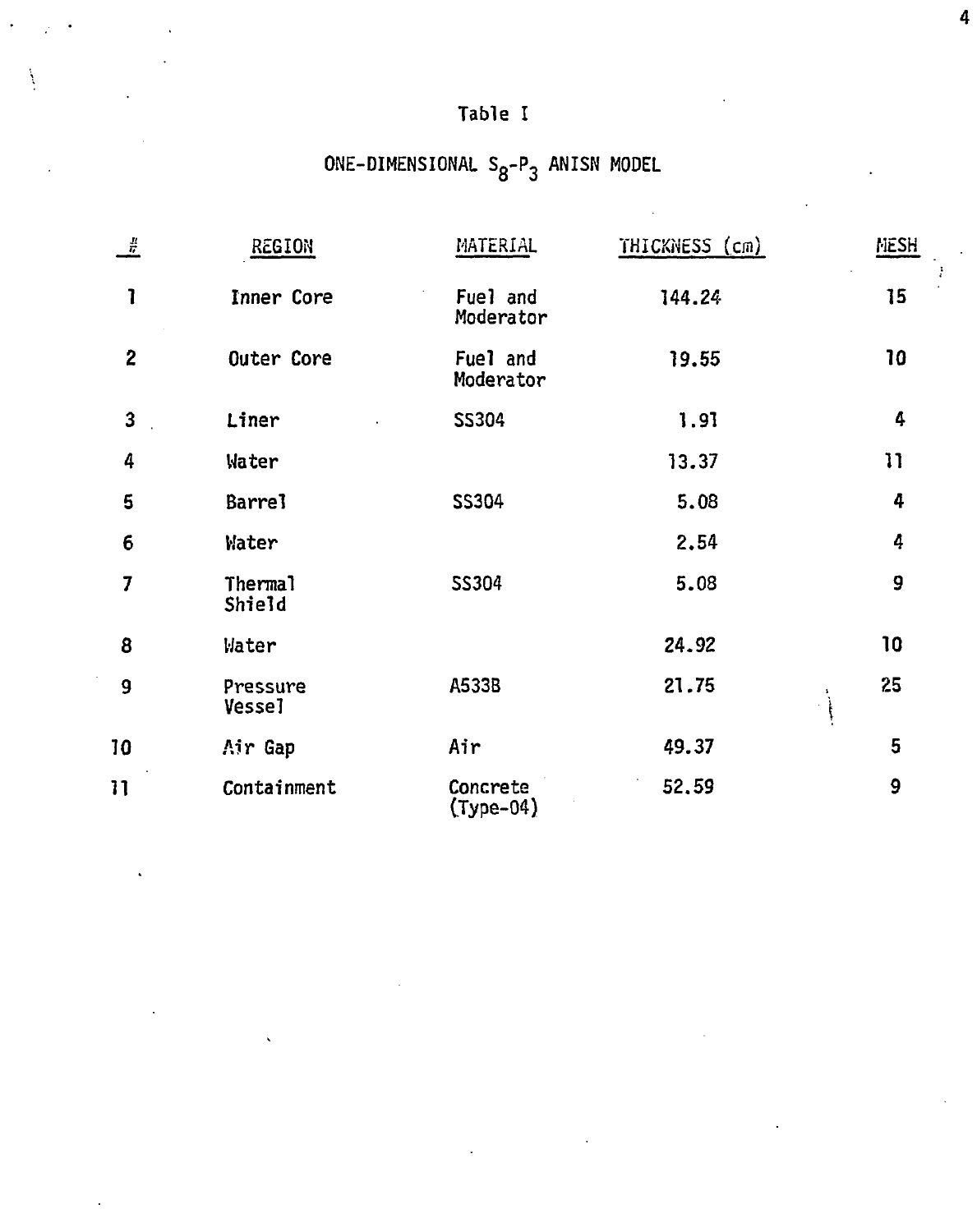## Table II

# FIXED SPATIAL,SOURCE

| <u>Mesh Point</u> | <b>Source</b> |
|-------------------|---------------|
| I                 | 1.298         |
| $\overline{c}$    | 1.328         |
| 3                 | 1.313         |
| 4                 | 1.249         |
| 5                 | 1.063         |
| 6                 | 1.063         |
| 7                 | 1.174         |
| 8                 | 1.315         |
| 9                 | 1.346         |
| 10                | 1.186         |
| 11                | 1.136         |
| 12                | 1.123         |
| 13                | 1.148         |
| 14                | 1.076         |
| 15                | 0.958         |
| 16                | 0.861         |
| 17                | 0.825         |
| 18                | 0.785         |
| 19                | 0.740         |
| 20                | 0.692         |
| 21                | 0.645         |
| 22                | 0.606         |
| 23                | 0.580         |
| 24                | 0.564         |
| 25                | 0.551         |
|                   |               |

5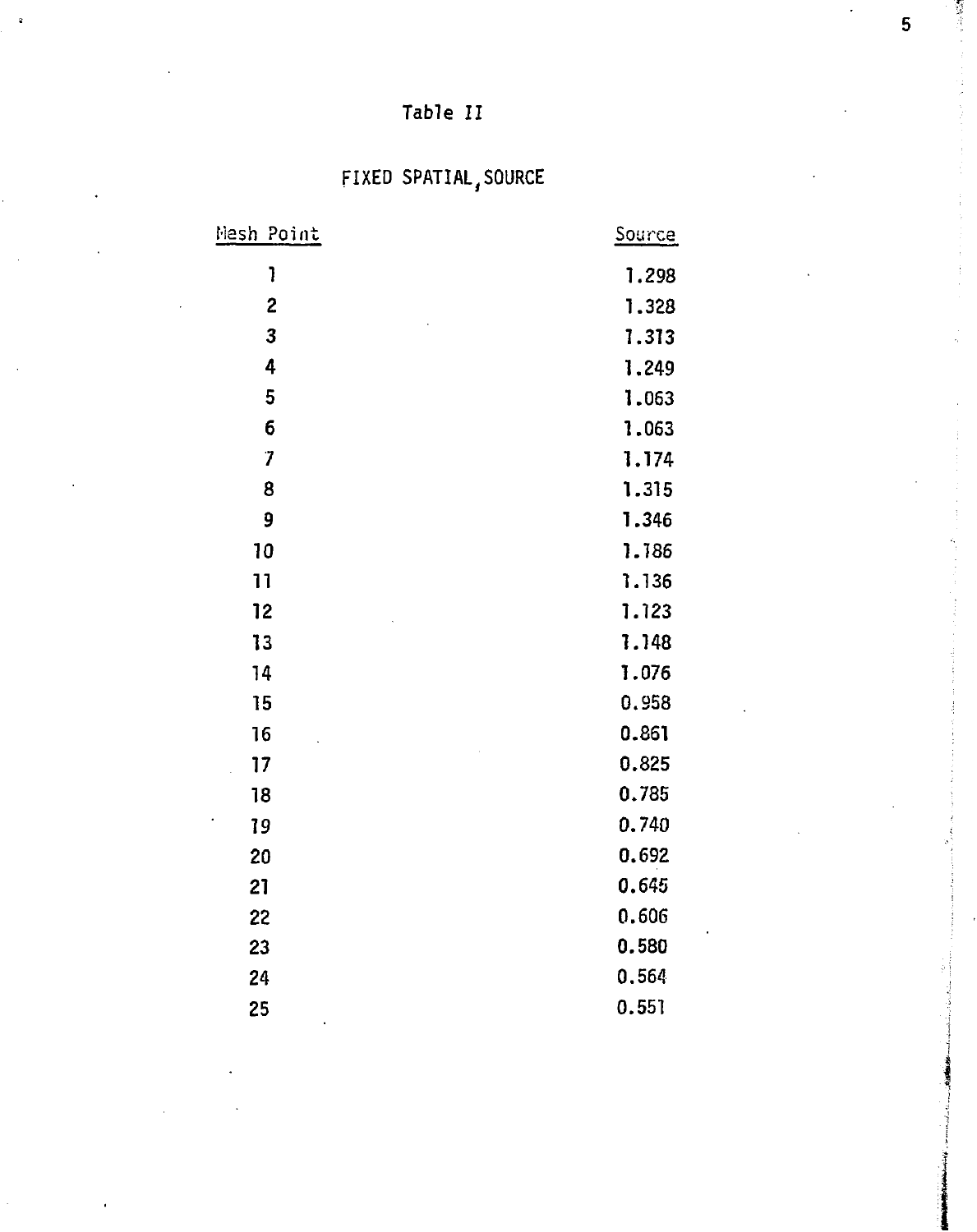### **TABLE III**

المراريع المتحل

 $\ddot{\phantom{a}}$ 

m.

### **RELATIVE SR TOTAL NEUTRON FLUX**

|                                       | $T_{ij}$ - Thickness of Exterior-Core Water (in.) |                  |                                             |                                           |
|---------------------------------------|---------------------------------------------------|------------------|---------------------------------------------|-------------------------------------------|
|                                       | 16                                                | 11               | 5                                           | 0                                         |
| Relative Core<br>Moderator Density, p |                                                   |                  |                                             |                                           |
| 1.0                                   | 1.00                                              | 4.15             |                                             | $1.09 \times 10^2$ 1.04 x 10 <sup>3</sup> |
| 0.4                                   | 1.65                                              | 7.01             |                                             | $1.98 \times 10^2$ 2.16 x 10 <sup>3</sup> |
| 0.0                                   | 2.80                                              | $1.26 \times 10$ | $4.07 \times 10^{2}$ 9.26 x 10 <sup>3</sup> |                                           |

 $\pmb{6}$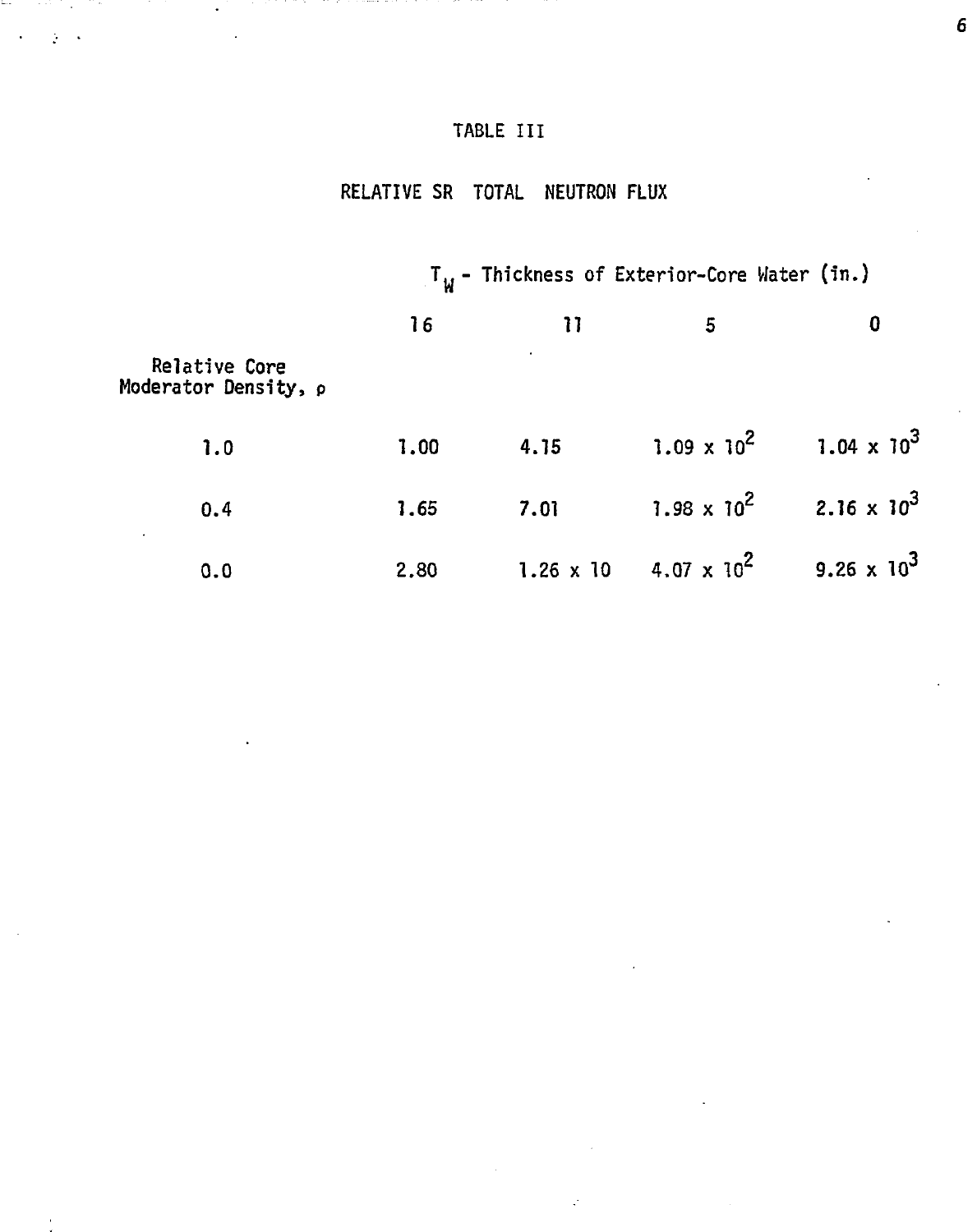#### **TABLE IV**

 $\overline{1}$ 

#### **CASK RELATIVE SR TOTAL NEUTRON FLUX**

**Tw - Thickness of Exterior-Core Water (In.)**

 $\overline{7}$ 

**16 0**

**Relative Core Moderator Density, p**

| 1.0 | 1.00 | 8.43 x $10^2$ |
|-----|------|---------------|
| 0.0 | 3.16 | 9.13 x $10^3$ |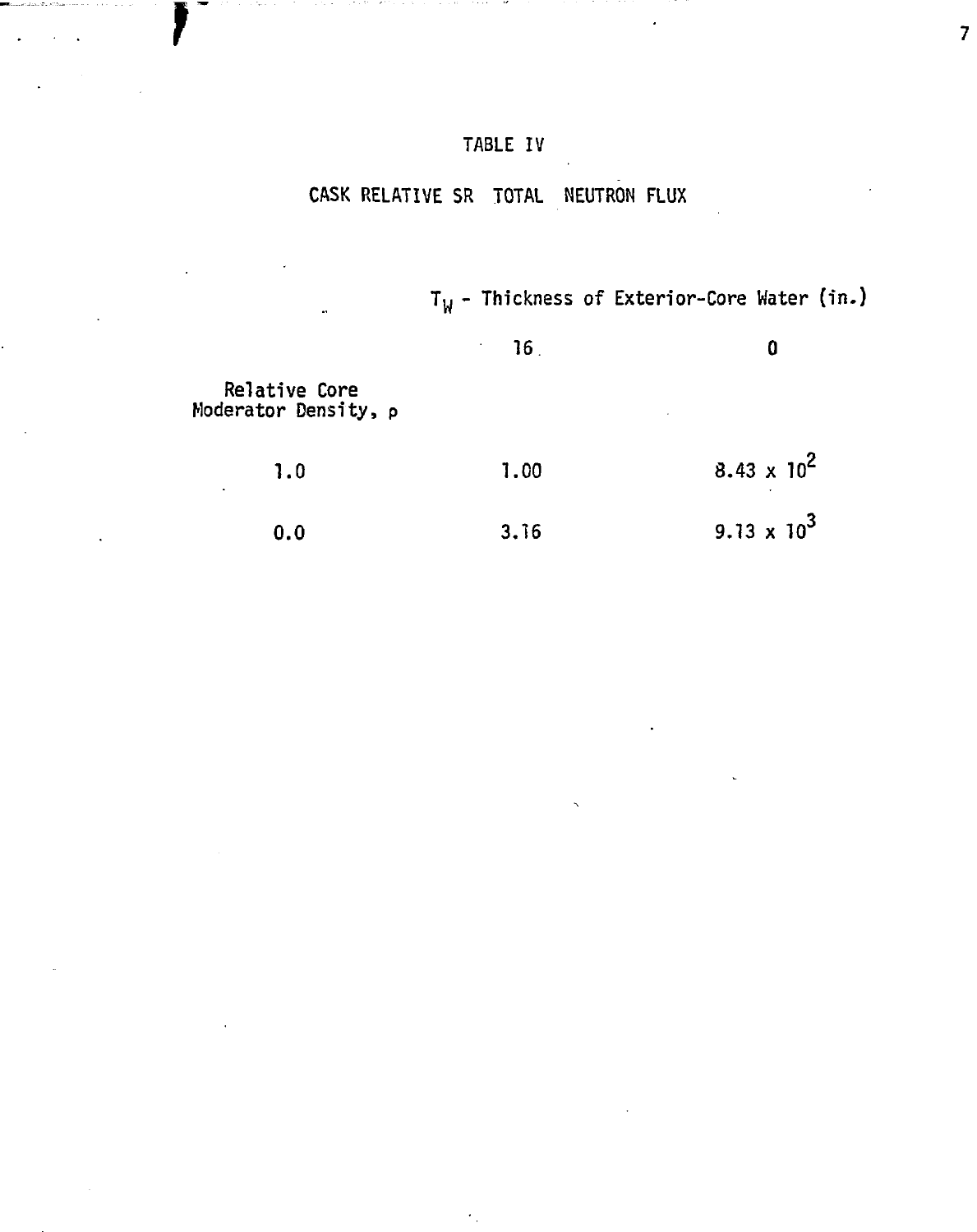### TABLE V

 $\frac{1}{2}$  .

 $\ddot{\phantom{a}}$ 

 $\ddot{\phantom{1}}$ 

 $\ddot{\phantom{a}}$ 

# RELATIVE SR TOTAL GAHHA FLUX  $(eV/cm^2\text{-sec})$

 $T_W$  - Thickness of Exterior-Core Water (in.)

|                                       | 16   | 11<br>$\lambda$ | 5    | 0    |
|---------------------------------------|------|-----------------|------|------|
| Relative Core<br>Moderator Density, p |      |                 |      |      |
| 1.0                                   | 1.00 | 1.33            | 1.90 | 2.58 |
| 0.4                                   | 1.04 | 1.40            | 2.01 | 2.74 |
| 0.0                                   | 1.09 | 1.46            | 2.09 | 2.86 |

8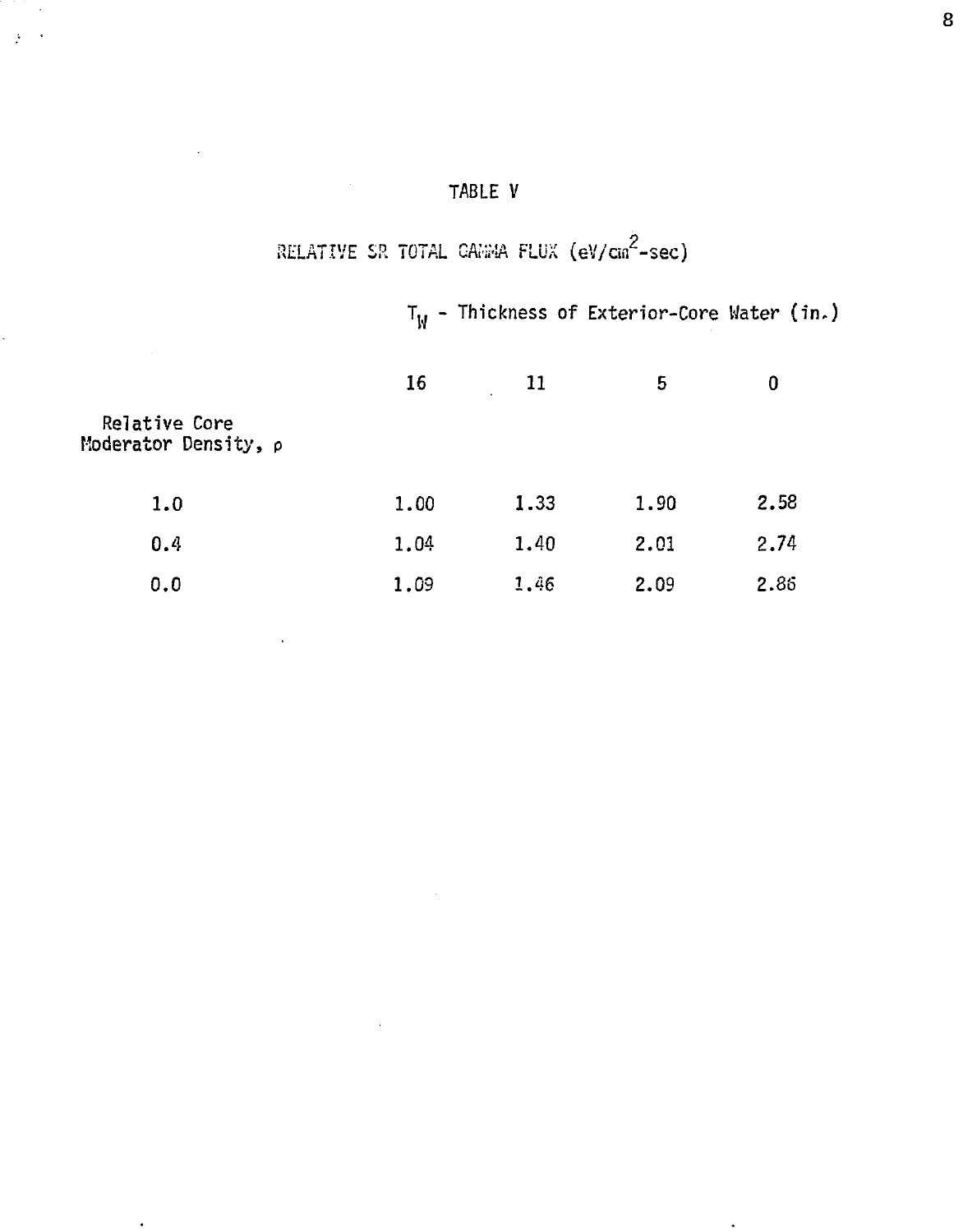#### TABLE VI

Ĭ.

 $\mathcal{F} = \mathcal{F}$ 

 $\bar{z}$ 

# RELATIVE SR TOTAL GAMMA FLUX (Photon/cm<sup>2</sup>-sec)

|                                       |      |      |      | $T_{\rm M}$ - Thickness of Exterior Core Water (in.) |  |
|---------------------------------------|------|------|------|------------------------------------------------------|--|
|                                       | 16   | 11   | 5    | Ð                                                    |  |
| Relative Core<br>Moderator Density, p |      |      |      |                                                      |  |
| 1.0                                   | 1.00 | 1.40 | 2.12 | 3.04                                                 |  |
| 0.4                                   | 1.06 | 1.49 | 2.26 | 3.25                                                 |  |
| 0.0<br>$\mathbf{I}$                   | 1.11 | 1.56 | 2.37 | 3.41                                                 |  |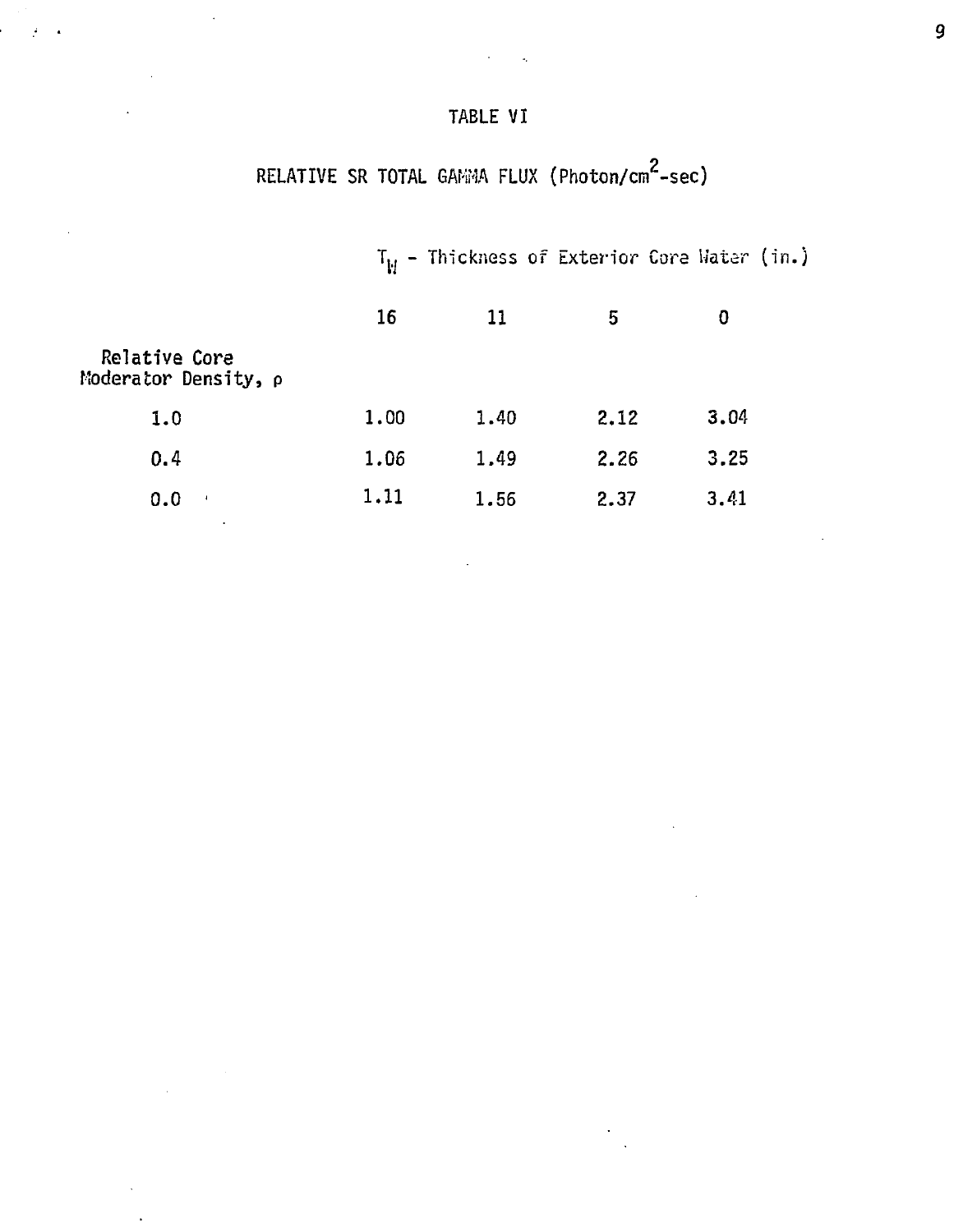#### TABLE VII

and the control

 $\mathcal{L} = \{1,2,3\}$ 

 $\hat{\mathcal{A}}$ 

### RELATIVE SR TOTAL NEUTRON FLUX RESULTING FROM THE Am-Be STARTUP SOURCES

|                                       |       |      | $T_W$ - Thickness of Exterior-Core Water (in.) |                      |
|---------------------------------------|-------|------|------------------------------------------------|----------------------|
| ٠                                     | 16    | 11   | 5                                              | 0                    |
| Relative Core<br>Moderator Density, p |       |      |                                                |                      |
| 1.0                                   | .1.00 | 3.59 | $6.25 \times 10$                               | 4.69 x $10^2$        |
| 0.4                                   | 1.22  | 4.18 | $7.25 \times 10$                               | $5.01 \times 10^{2}$ |
| 0.0                                   | 1.61  | 5.50 | $1.03 \times 10^2$                             | $1.09 \times 10^3$   |

10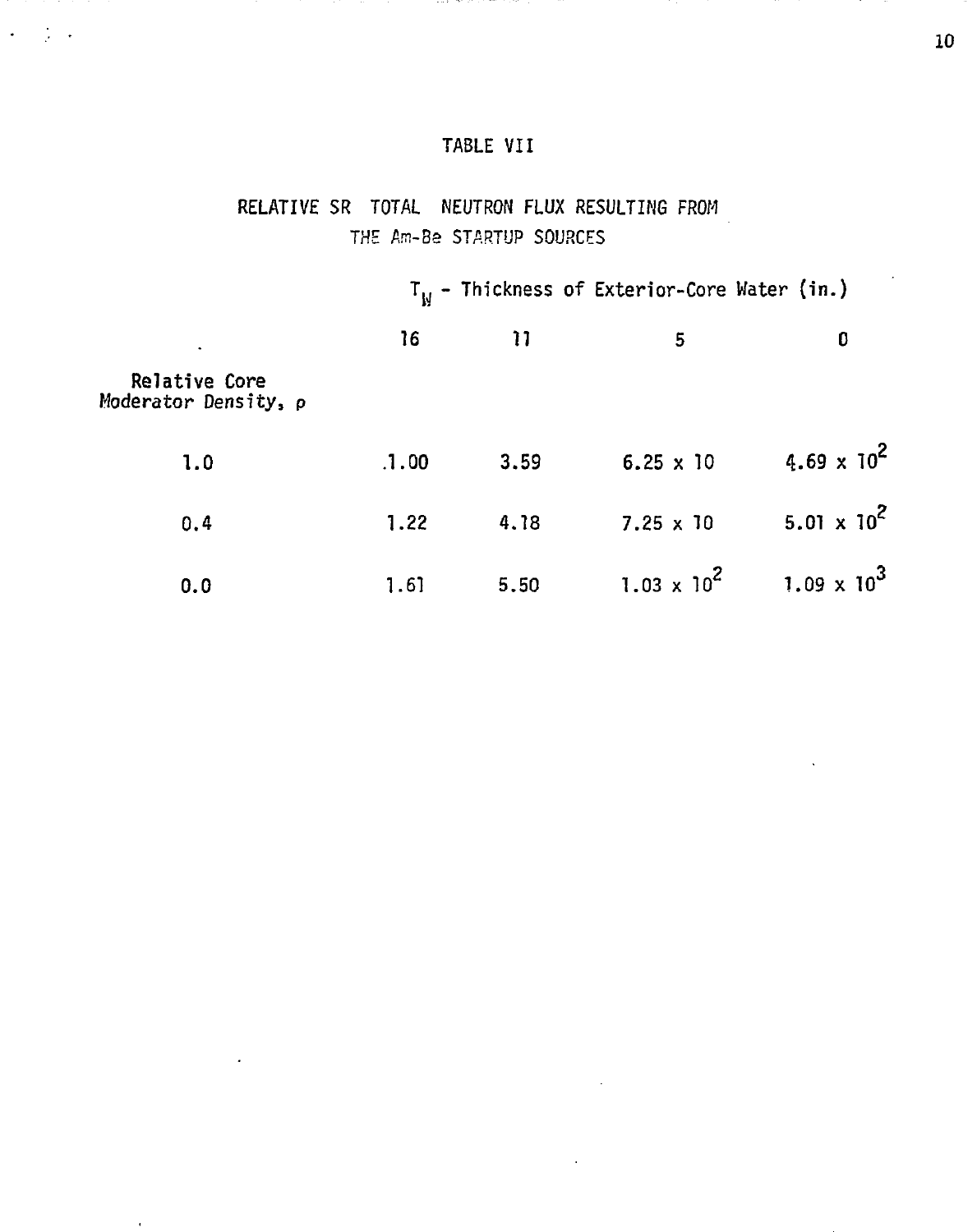#### **TABLE VIII**

 $\ddot{\phantom{0}}$ 

 $\ddot{\phantom{0}}$ 

### **CORE** EIGENVALUE AND MULTIPLIED NEUTRON SOURCE vs. CORE MODERATOR DENSITY  $(T_H = 16.0 \text{ in.})$

|                                       | k-Eigenvalue | Relative<br>Neutron<br><b>Source</b> | $(1-k_0)/(1-k)$ |
|---------------------------------------|--------------|--------------------------------------|-----------------|
| Relative Core<br>Moderator Density, p |              |                                      |                 |
| 1.0                                   | .92          | 1.9                                  | 1.0             |
| 0.4                                   | .72          | .32                                  | .29             |
| 0.0                                   | .66          | .21                                  | .24             |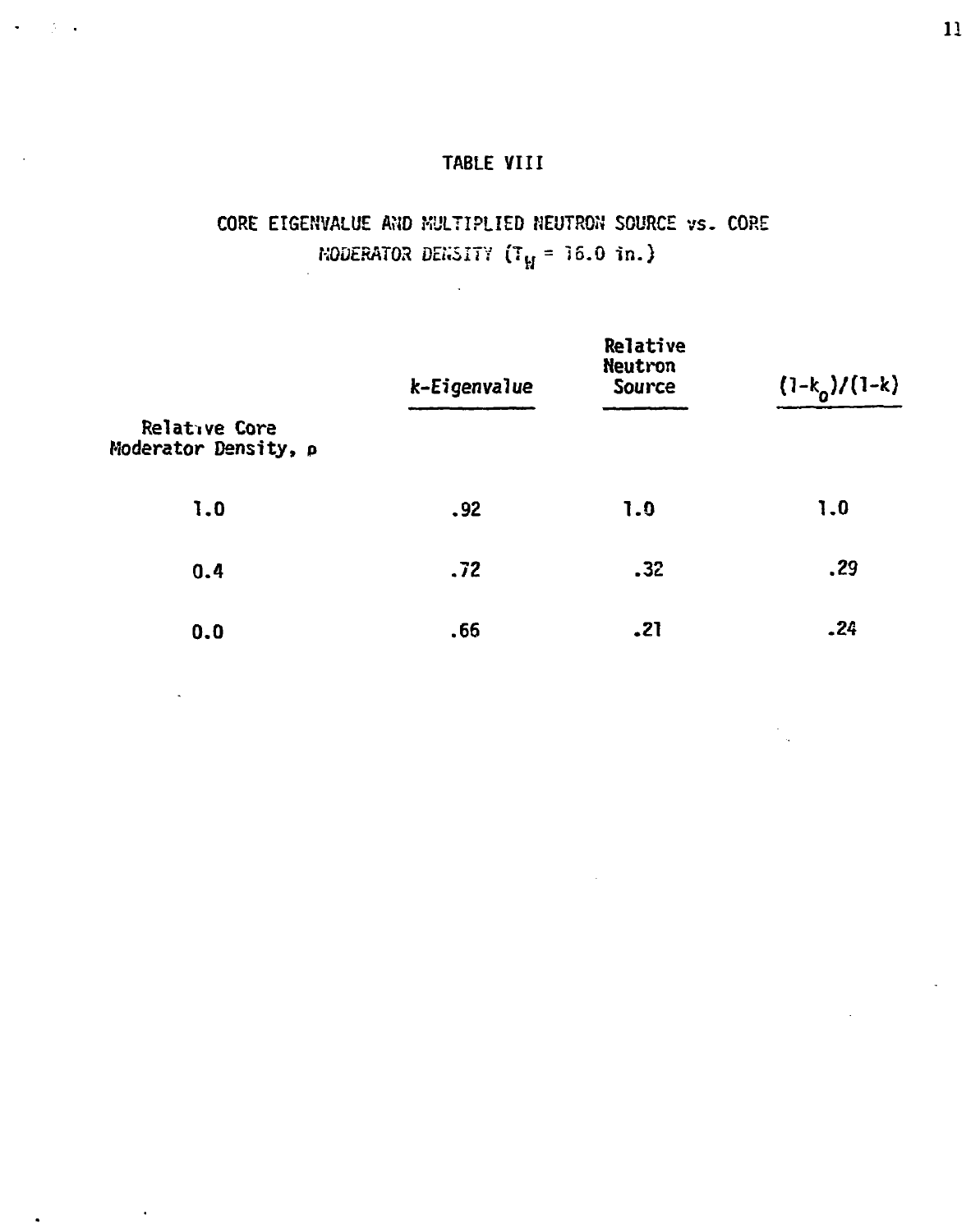#### **TABLE IX**

#### **RELATIVE SR TOTAL NEUTRON FLUX RESULTING** FROM **THE** fta-Be STARTUP SOURCES

 $T_M$  - Thickness of Exterior Core Water (in.)

|                                             | 16   | Đ                             |
|---------------------------------------------|------|-------------------------------|
| Relative Inner-Core<br>Moderator Density, 2 | ٠    |                               |
| 1.0                                         | 1.00 | $4.69 \times 10^{2}$          |
| 0.4                                         | .98  | 4.53 $\times$ 10 <sup>2</sup> |
| 0.0                                         | 1.04 | 5.26 $\times$ 10 <sup>2</sup> |

 $\ddot{\phantom{1}}$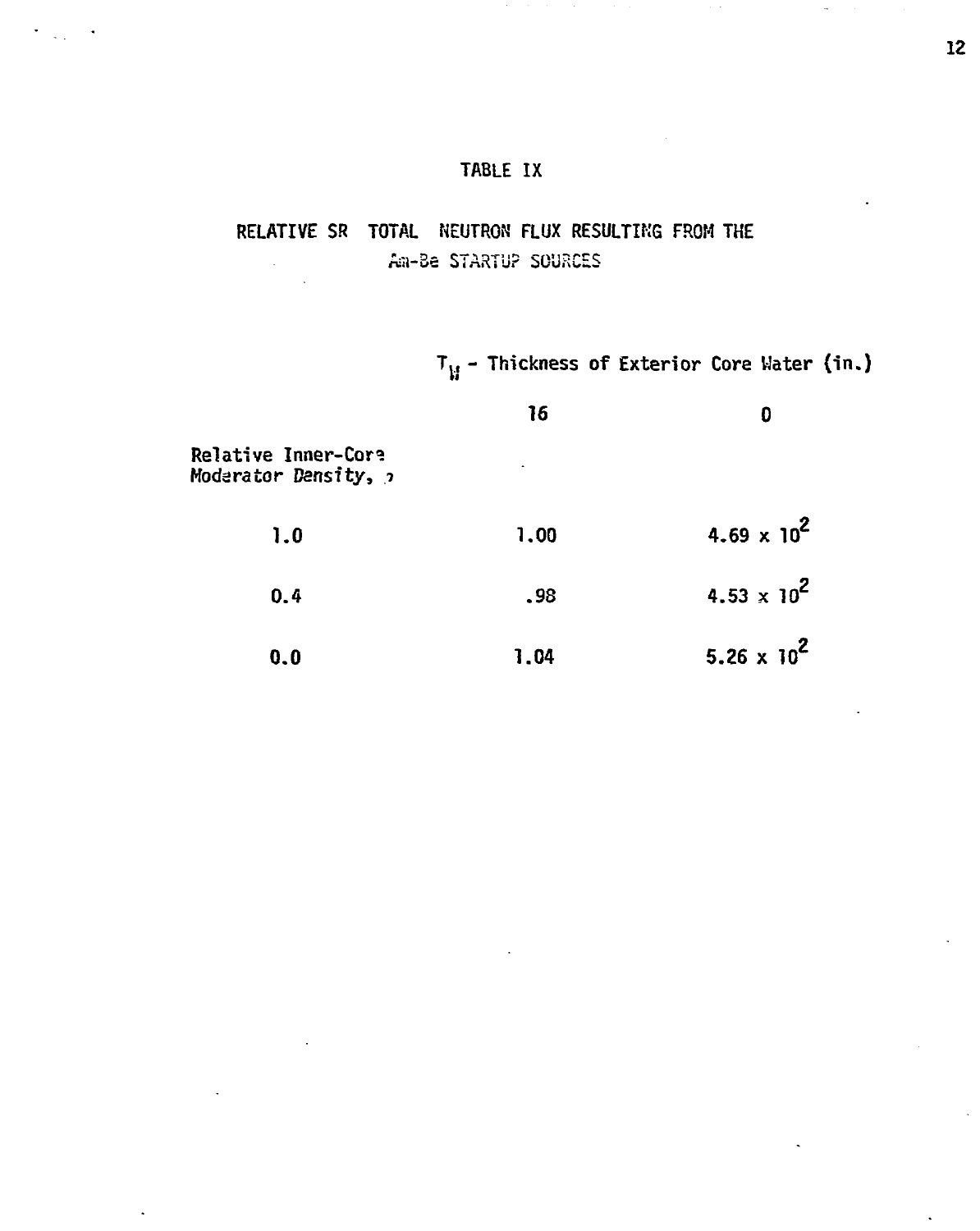

**Figure 1 Source range channel NI-1**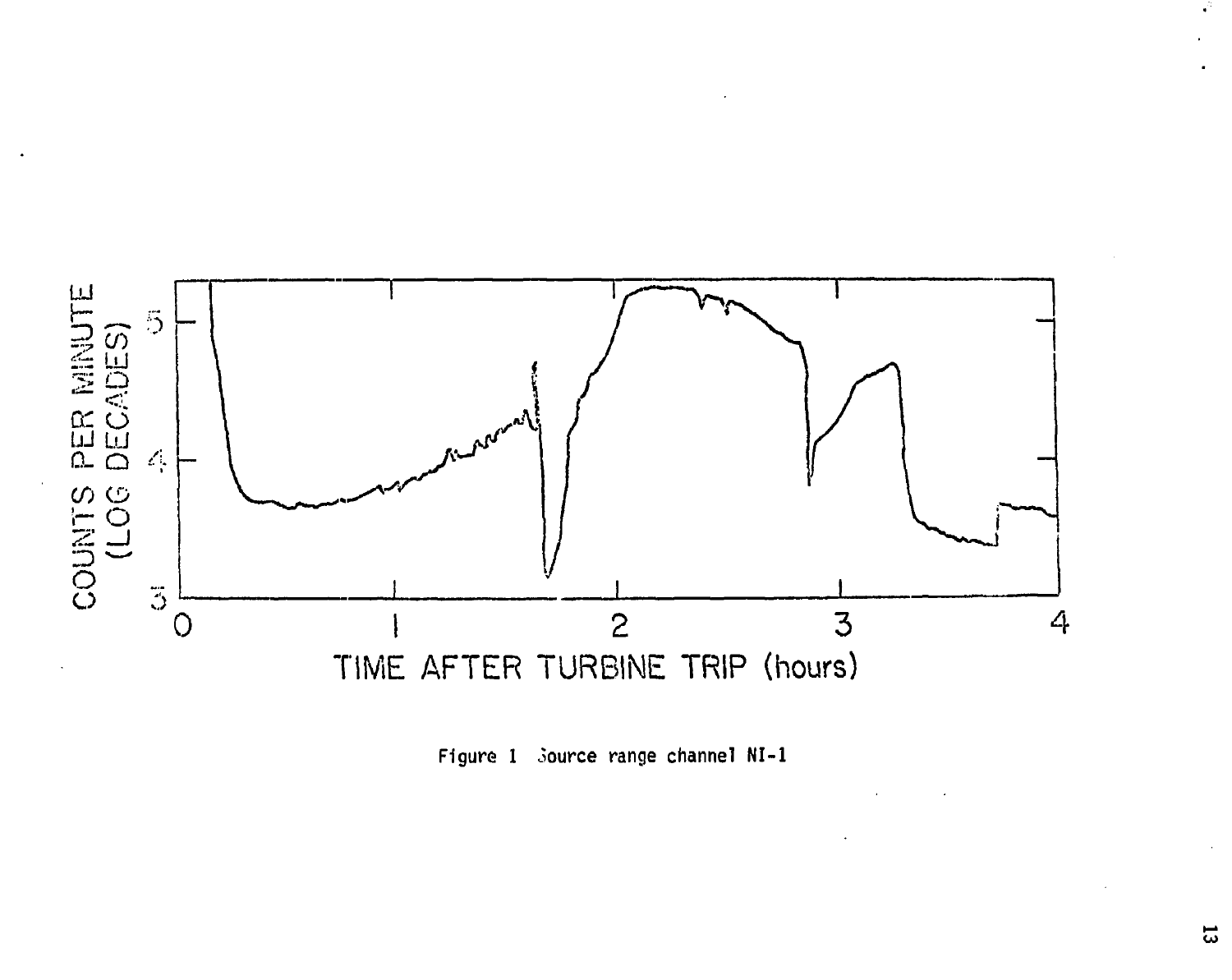